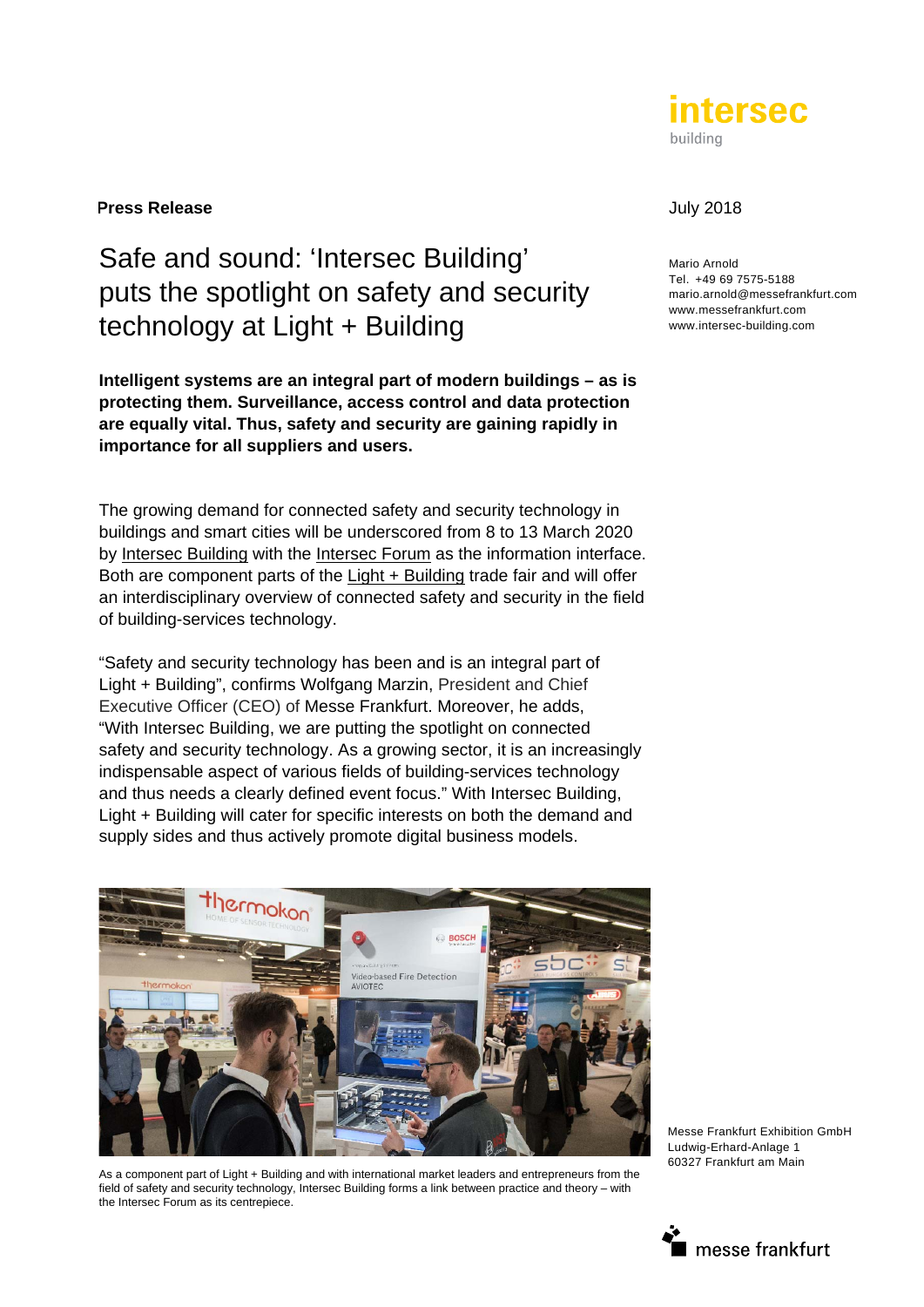Manufacturers will use Intersec Building to present technologies relevant to safety and security to the trade visitors, such as data-protection software, access control and surveillance systems while using Light + Building as a comprehensive platform for building-services technology. Simultaneously, the demand side will benefit from a more concentrated product segment. "To protect modern buildings and future-oriented infrastructure effectively against third-party access, it is essential that networked security technology always be included in the planning and installation phases of intelligent building-services technology", says Dr Henrik Kelz, CEO, ZVEI-Services. "As the platform for safety and security in the heart of Light + Building, Intersec Building stands perfectly for this relationship." The aim of Intersec Building is to organise themes, interests and market demands in such a way that – as on the internet – they are only a well-considered link away from each other.



Intersec Forum is the main information interface at Intersec Building (8 to 13 March 2020). This, in turn, is a component part of Light + Building and focuses on connected safety and security in the buildingautomation sector.

The main information interface of the new aggregated product segment is the Intersec Forum. The conference for networked security technology filters innovations, discusses challenges and promotes the exchange of ideas and information in the sector. "This is where you can find out, for example, how hardware and software can be purposefully integrated with each other in the context of interconnected building-services technology", comments Wolfgang Marzin.



Intersec Building Fachmesse für vernetzte Sicherheit Frankfurt am Main, 8 to 13 March 2020

In March 2018, the Intersec Forum attracted over 650 participants from across all sectors.